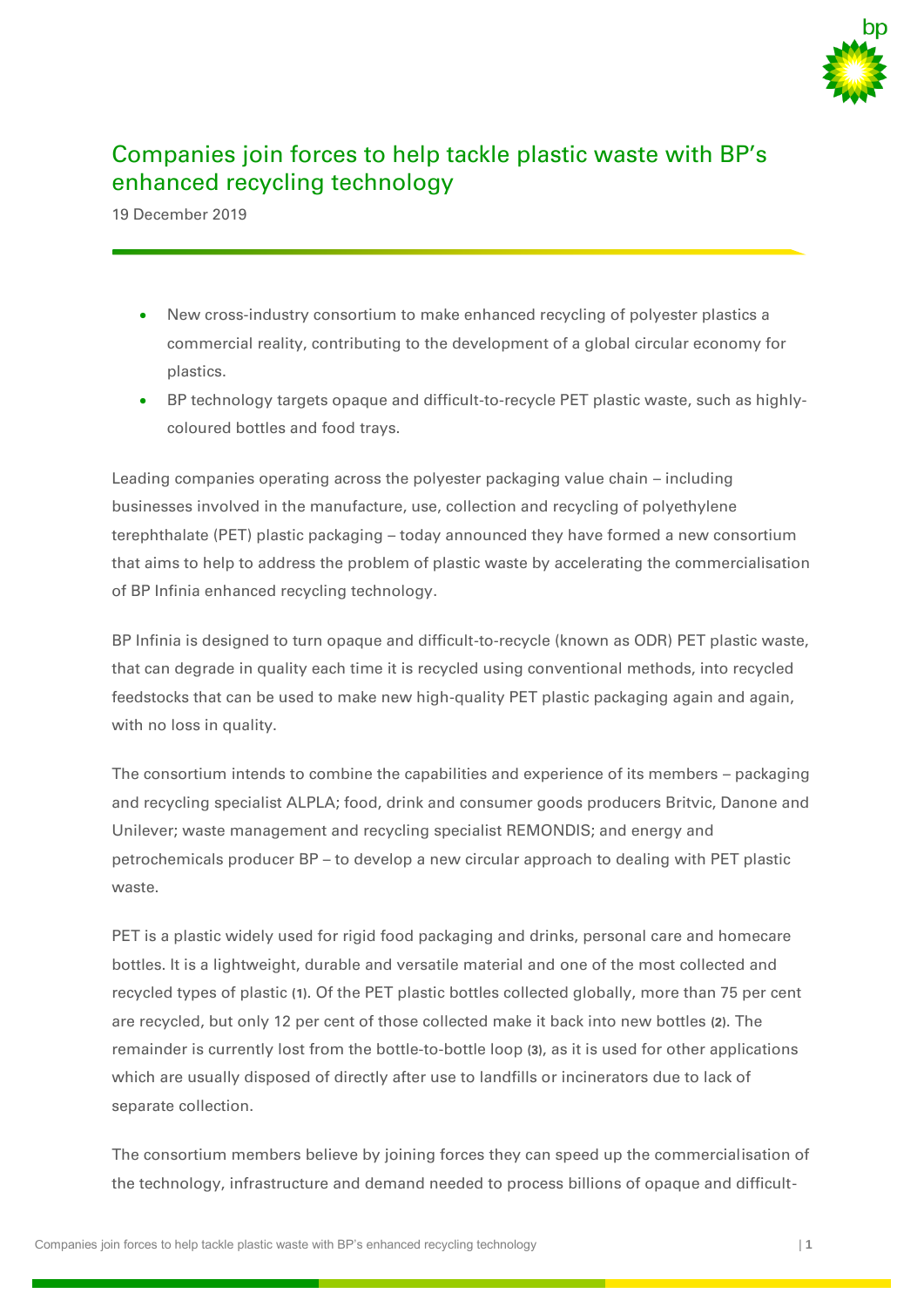to-recycle PET bottles and food trays that are currently disposed of each year, including those that are difficult to recycle by current conventional recycling methods **(4)**.

It is the intention that each member of the consortium will contribute resources and distinctive capabilities and experience in areas such as waste management and recycling, technology development, intermediate processing and product design to develop a business model that takes into consideration the infrastructure, supply chain and demand requirements of all parties that will be involved in creating a circular economy for polyester and PET plastic.

In October 2019, BP announced plans to construct a \$25 million pilot plant in the US to prove the technology on a continuous basis before progressing to full-scale commercialization.

Other parties may join the consortium in the future to complement the expertise of the founding members.

### Notes:

1. Source: Ellen MacArthur Foundation: The New Plastics Economy, Napcor.

2. Source: BP calculations based on Wood MacKenzie Chemicals Data. PETcollection rates are based on bottle consumption alone; of the 27 million tonnes of PET produced for food and drinks packaging, 23 million tonnes is consumed as bottles and 4 million tonnes as thermoformed products, such as food trays. In 2019, it is estimated that some 13 million tonnes of bottles are collected globally and converted into 10 million tonnes of post-consumer resin. Of that, 1.6 million tonnes is used for bottles.

3. Recycling a PET bottle back into a new PET bottle.

4. Source: BP calculations based on production of recycled PTA from multiple facilities – amounting to a scale equivalent to a typical virgin PTA plant of around 1 million tonnes – would require total feedstock of many millions of tonnes of opaque and difficult-to-recycle PET packaging. Based on the average weight of specific packaging types suitable for this technology (from 10 to 30 grammes), this feedstock would equate to billions of packaging items.

# **Quotes**

Georg Lässer, Head of Recycling at ALPLA: "ALPLA is delighted to join this cross-functional project with partners from the entire value chain. It completes our intense activities besides mechanical recycling and focuses on post-industrial PET waste, difficult to recycle PET packaging and PET thermoform trays. With BP in the lead, we have a very strong and highly experienced partner that contributes with knowledge about virgin polyester production."

Rita Griffin, BP Chief Operating Officer, Petrochemicals: "This is an exciting step towards a circular economy for the polyester industry. BP is experienced in developing and scaling up technology and we'll do this again with our innovative BP Infinia process. But we know we cannot create circularity on our own. That's why we are thrilled to be working together with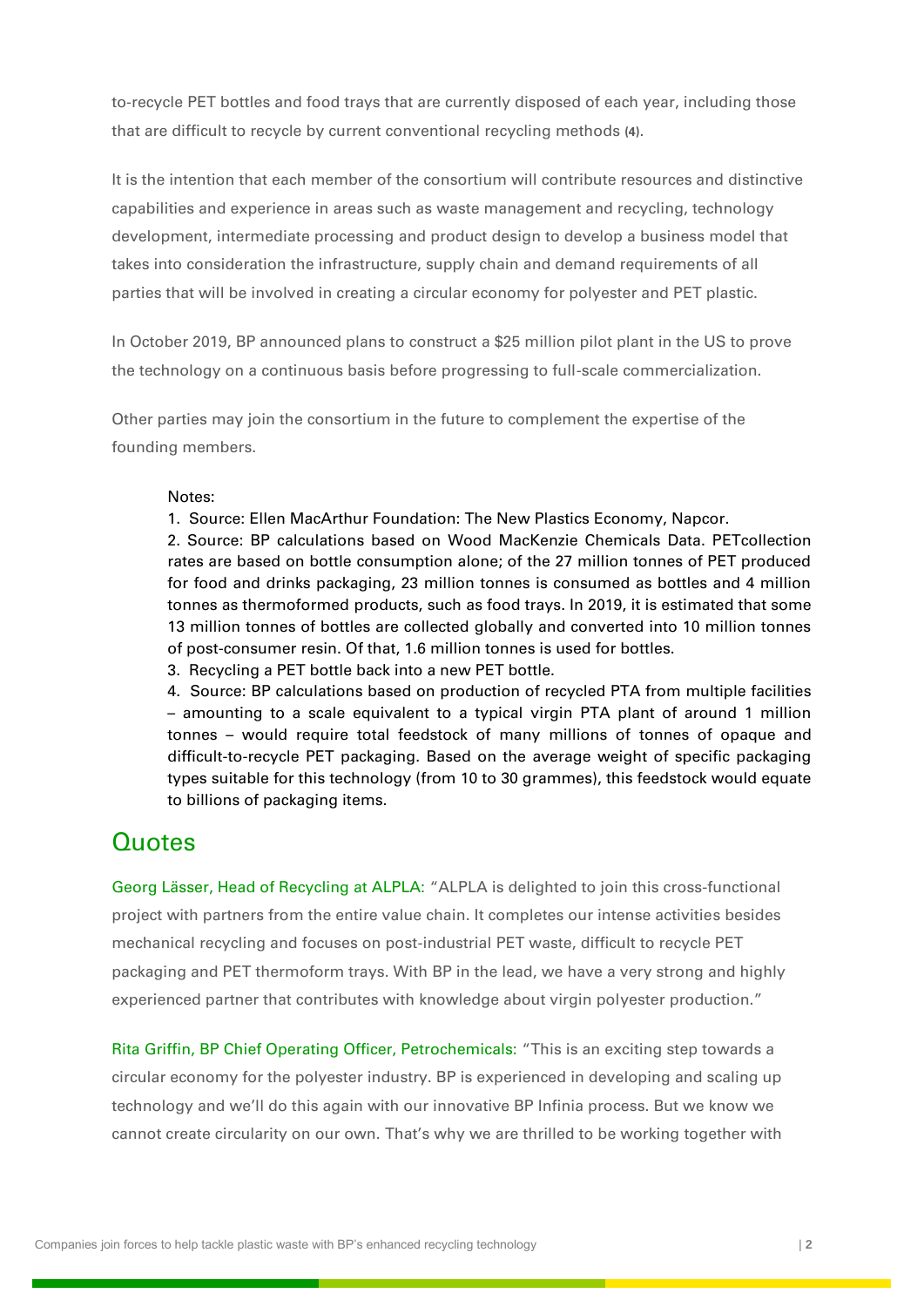industry leaders to develop and prove a practical business model that can hopefully contribute to making all types of polyester waste infinitely recyclable."

Trystan Farnworth, Director of Sustainability at Britvic: "To truly reinvent Britvic's packaging, we must innovate with new low-impact packaging. This consortium is a cornerstone to delivering that pledge. A challenge in creating a truly circular economy for PET is the fact that, as it stands, it is not infinitely recyclable. We have to solve this to become truly circular – it is not an option. That's why we are excited to announce our active role in the consortium, collaborating to achieve a circularity breakthrough for the benefit of all our stakeholders."

Katharina Stenholm, Danone's SVP, Chief Cycles & Procurement Officer: "Packaging is essential to ensure food safety and to reduce food waste, but it presents an environmental challenge. At Danone we commit to ensuring that our packaging will be 100% recyclable, reusable or compostable by 2025 and that our water and other beverages bottles will contain 50% rPET by then. We keep joining forces with partners and pooling expertise in order to develop innovative recycling solutions, create a second life for all plastics and thus accelerate the global transition towards a circular economy of packaging."

Ralf Mandelatz, Managing Director of REMONDIS Recycling GmbH & Co.KG: "In order to implement material circularity in PET packaging, we need new technologies for packaging that can't yet be mechanically processed. We want this material resource to return into the circular economy; chemical recycling complements mechanical recycling and provides further possibilities to sustainable resource management. REMONDIS intends to contribute its specialist experience in the field of sorting and PET processing to the other consortium partners leading this European project."

Marc Engel, Unilever's Chief Supply Chain Officer: "We've recently committed to halve our use of virgin plastic, reducing our absolute use of plastic packaging by more than 100,000 tonnes and accelerating the use of recycled plastic. We've also committed to help collect and process more plastic packaging than we sell by 2025. Joining this consortium is an investment in the future of recycling technology which is critical to keeping plastic in the loop. By working together, we can help accelerate the industry towards a circular economy."

# Notes to editors

## About ALPLA Group

• ALPLA is one of the leading companies involved in plastic packaging. Around 20,800 employees worldwide produce custom-made packaging systems, bottles, closures and moulded parts at 178 sites across 46 countries. The high-quality packaging is used in a wide range of areas, including for food and drinks, cosmetics and care products,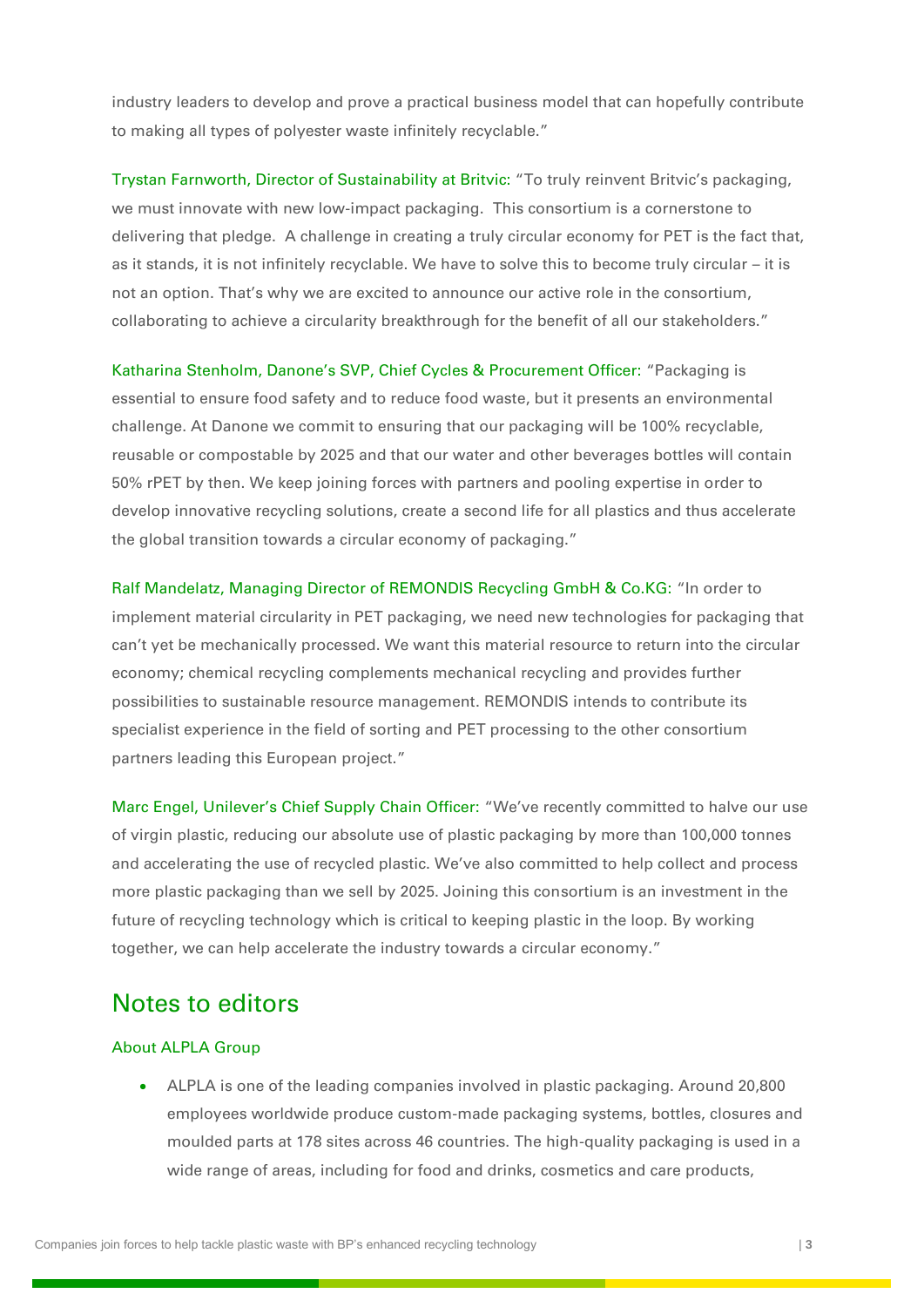household detergents, washing and cleaning agents, pharmaceutical products, engine oils and lubricants.

• ALPLA operates its own recycling plants in Austria, Poland and Spain, and in the form of joint ventures in Mexico and Germany. By signing the New Plastics Economy's Global Commitment in October 2018, ALPLA has committed to achieving targets by 2025: All packaging solutions are to be fully recyclable. The volume of recycled materials is to rise to 25 per cent of total material usage. 50 million euros is being made available for the expansion of recycling activities.

### About BP Petrochemicals

- BP's petrochemicals business manufactures and markets products that are produced using industry-leading proprietary technology and are then used by others to make essential consumer products such as food packaging, textiles and building materials.
- BP has developed an enhanced recycling technology, BP Infinia, that enables currently unrecyclable polyethylene terephthalate (PET) plastic waste to be diverted from landfill or incineration and instead transformed back into new, virgin-quality feedstocks.

#### About Britvic Soft Drinks

- Britvic is one of the leading branded soft drinks businesses in Europe. The company combines its own leading brand portfolio including Fruit Shoot, Robinsons, Tango, J2O, Teisseire and MiWadi with PepsiCo brands such as Pepsi, 7UP, Arto LIFEWTR and Lipton Ice Tea which Britvic produces and sells in Great Britain and Ireland under exclusive PepsiCo agreements.
- Britvic is the largest supplier of branded still soft drinks in Great Britain and the number two supplier of branded carbonated soft drinks in Great Britain. Britvic is an industry leader in the island of Ireland with brands such as MiWadi and Ballygowan, in France with brands such as Teisseire, Pressade and Moulin De Valdonne and in Brazil with Maguary, Bela Ischia and Dafruta. Britvic is growing its reach into other territories through franchising, export and licensing. Britvic's management team has successfully developed the business through a clear strategy of organic growth and international expansion based on creating and building scale brands. Britvic is listed on the London Stock Exchange under the code BVIC and is a constituent of the FTSE 250 index.
- 100% of all Britvic bottles and cans are already recyclable and Britvic is committed to a further minimum 500 tonnes of plastic reduction in 2020 through light-weighting, on top of the 1,500 tonnes already removed since 2017.
- Britvic has announced £5 million of investment support to achieve a step-change in the use of virgin PET by the inclusion of more recycled PET in our bottles. This also supports the transition to a low carbon economy.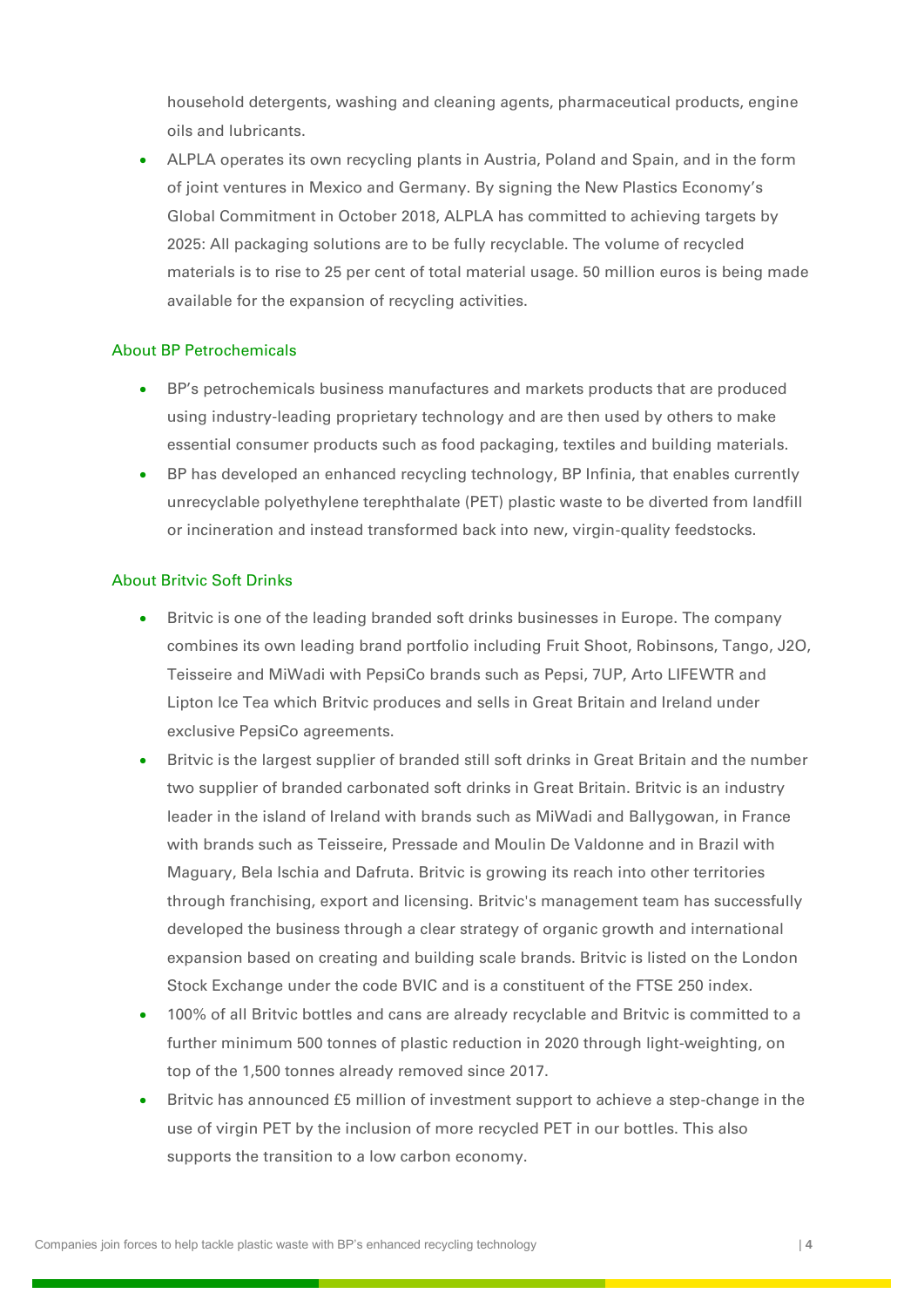• Britvic has pledged to pursue bolder greenhouse gas (GHG) emission reduction targets by signing up to the Science Based Targets initiative. Britvic joins around 600 leading companies from around the world in formally committing to independently verified science-based GHG emission reduction targets.

### About Danone (www.danone.com)

- Dedicated to bringing health through food to as many people as possible, Danone is a leading global food & beverage company building on health-focused and fast-growing categories in three businesses: Essential Dairy & Plant-Based Products, Waters and Specialized Nutrition. Danone aims to inspire healthier and more sustainable eating and drinking practices, in line with its 'One Planet. One Health' vision which reflects a strong belief that the health of people and that of the planet are interconnected.
- To bring this vision to life and create superior, sustainable, profitable value for all its stakeholders, Danone has defined its 2030 Goals: a set of nine integrated goals aligned with the Sustainable Development Goals (SDGs) of the United Nations. Danone commits to operating in an efficient, responsible and inclusive manner; it holds itself to the highest standards in doing business, as reflected by its ambition to become one of the first multinationals certified as B CorpTM.
- With more than 100,000 employees, and products sold in over 120 markets, Danone generated €24.7 billion in sales in 2018. Danone's portfolio includes leading international brands (Actimel, Activia, Alpro, Aptamil, Danette, Danio, Danonino, evian, Nutricia, Nutrilon, Volvic, among others) as well as strong local and regional brands (including AQUA, Blédina, Bonafont, Cow & Gate, Horizon, Mizone, Oikos, Prostokvashino, Silk, Vega).
- Listed on Euronext Paris and on the OTCQX market via an ADR (American Depositary Receipt) program, Danone is a component stock of leading social responsibility indexes including the Dow Jones Sustainability Indexes, Vigeo Eiris, the Ethibel Sustainability Index, MSCI Global Sustainability, MSCI Global SRI Indexes and the FTSE4Good Index.

#### About REMONDIS

- REMONDIS is one of the world's largest recycling, service and water companies. With more than 30,000 employees working across 800 business locations over four continents, the group serves more than 30 million people and thousands of companies.
- REMONDIS handles huge volumes of materials, treating them and returning them to production cycles. Each year, we collect and process over 30m tonnes of recyclables so that they can be procured by industrial businesses as raw materials.
- REMONDIS is driven by their dedication and commitment for continuous improvement to recover and recycle new materials and optimise existing recycling systems. Many of the recycling processes REMONDIS use were developed and patented by themselves.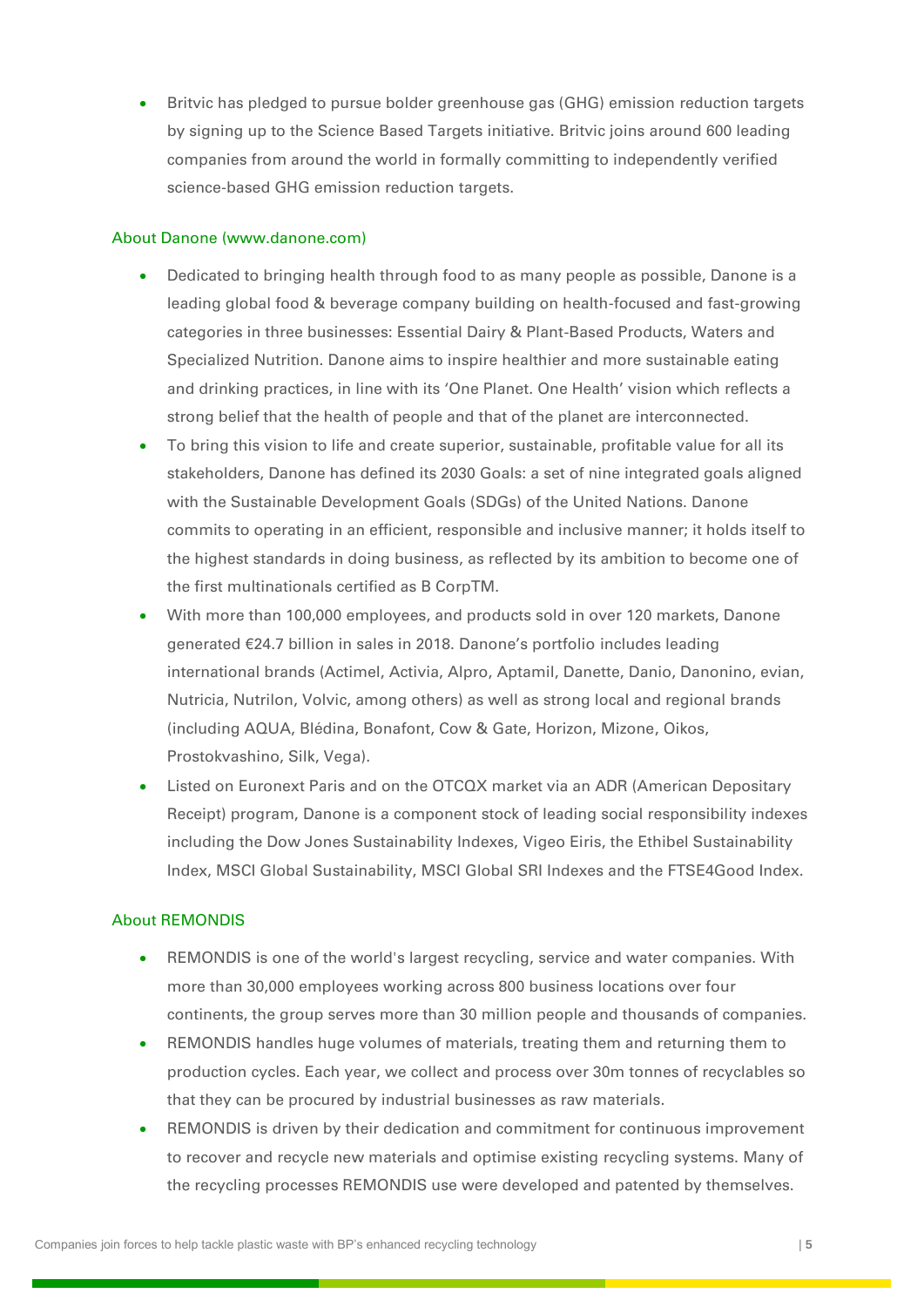REMONDIS are pioneers within the recycling sector, setting the benchmark for "best in class", working for the future.

## About Unilever

- Unilever is one of the world's leading suppliers of Beauty & Personal Care, Home Care, and Foods & Refreshment products with sales in over 190 countries and reaching 2.5 billion consumers a day. It has 155,000 employees and generated sales of €51 billion in 2018. Over half (60%) of the company's footprint is in developing and emerging markets.
- In October 2019, Unilever, owner of brands including Dove, Ben & Jerry's, Lipton and Omo announced ambitious new commitments to reduce its plastic waste and help create a circular economy for plastics. Unilever has confirmed that by 2025 it will:
	- $\circ$  Halve its use of virgin plastic, by reducing its absolute use of plastic packaging by more than 100,000 tonnes and accelerating its use of recycled plastic.
	- o Help collect and process more plastic packaging than it sells
- This commitment makes Unilever the first major global consumer goods company to commit to an absolute plastics reduction across its portfolio.
- In 2017, Unilever committed to ensure all of its plastic packaging is reusable, recyclable or compostable by 2025, and to use at least 25% recycled plastic in its packaging, also by 2025.

# Further enquiries

- ALPLA press contact: Alexandra Dittrich, +43 (0)5574 602 1083, [alexandra.dittrich@alpla.com](mailto:alexandra.dittrich@alpla.com)
- BP press office, London: +44 (0)207 496 4076, [bppress@bp.com](mailto:bppress@bp.com)
- Britvic press contact: Jon Harrington, +44 (0)7808 098682, [jon.harrington@britvic.com,](mailto:jon.harrington@britvic.com) [pressoffice@britvic.com](mailto:pressoffice@britvic.com)
- Danone press office: +33 1 44 35 20 75, [press.relations@danone.com](mailto:press.relations@danone.com)
- REMONDIS press office: +49 (0)2306 106-515, [michael.schneider@remondis.de](mailto:michael.schneider@remondis.de)
- Unilever press office: [press-office.london@unilever.com](mailto:press-office.london@unilever.com)

# Cautionary Statement

In order to utilize the 'safe harbor' provisions of the United States Private Securities Litigation Reform Act of 1995 (the 'PSLRA'), BP is providing the following cautionary statement. This press release contains certain forward-looking statements – that is, statements related to future, not past events and circumstances – which may relate to one or more of the financial condition, results of operations and businesses of BP and certain of the plans and objectives of